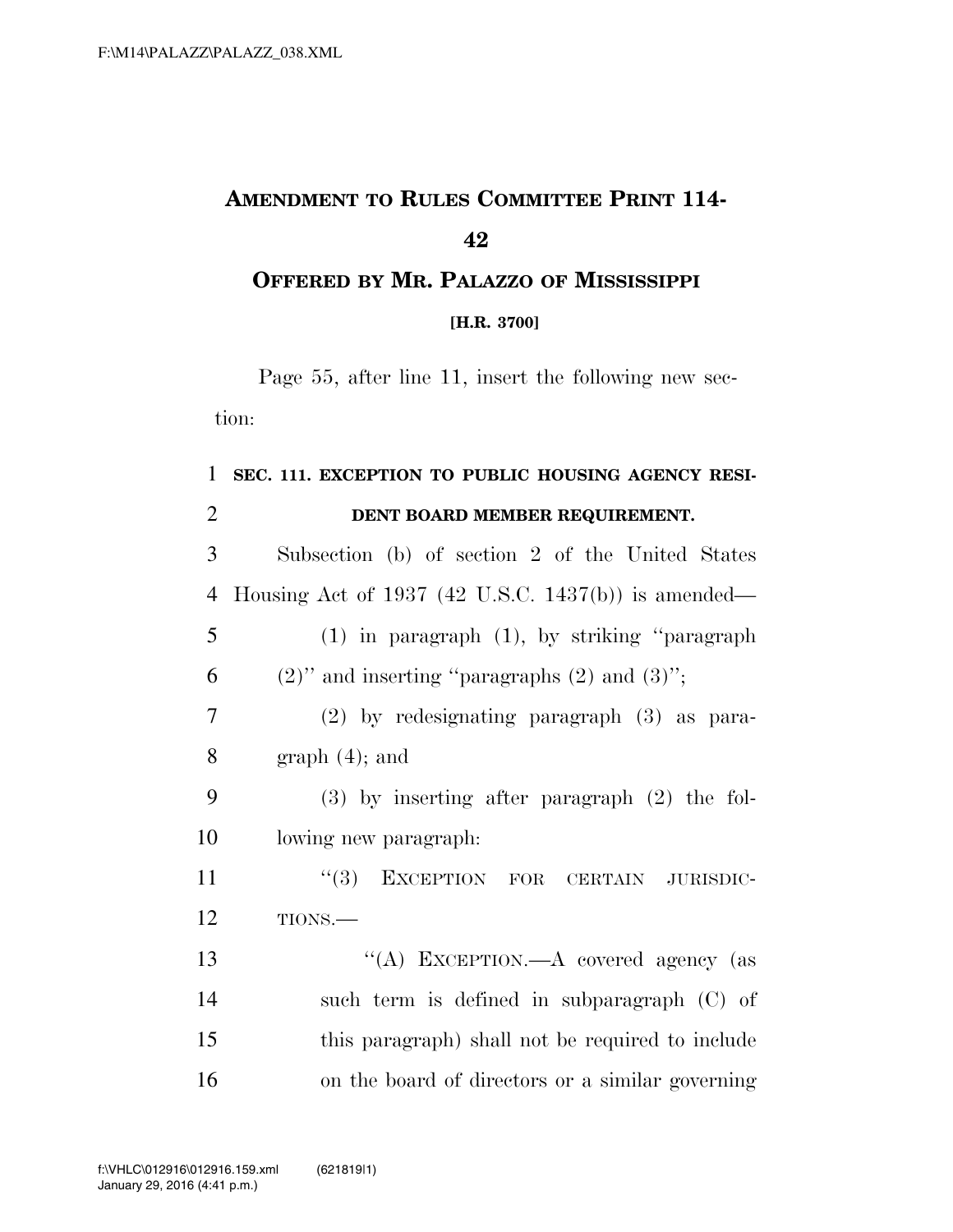$\mathfrak{D}$ 

 board of such agency a member described in paragraph (1).

3 "(B) ADVISORY BOARD REQUIREMENT. Each covered agency that administers Federal housing assistance under section 8 (42 U.S.C. 1437f) that chooses not to include a member described in paragraph (1) on the board of di- rectors or a similar governing board of the agency shall establish an advisory board of not less than 6 residents of public housing or recipi- ents of assistance under section 8 (42 U.S.C. 1437f) to provide advice and comment to the agency or other administering entity on issues related to public housing and section 8. Such advisory board shall meet not less than quar-16 terly.

17 "'(C) COVERED AGENCY OR ENTITY.—For purposes of this paragraph, the term 'covered agency' means a public housing agency or such other entity that administers Federal housing assistance for—

22  $\text{``(I)}$  the Housing Authority of the county of Los Angeles, California; or